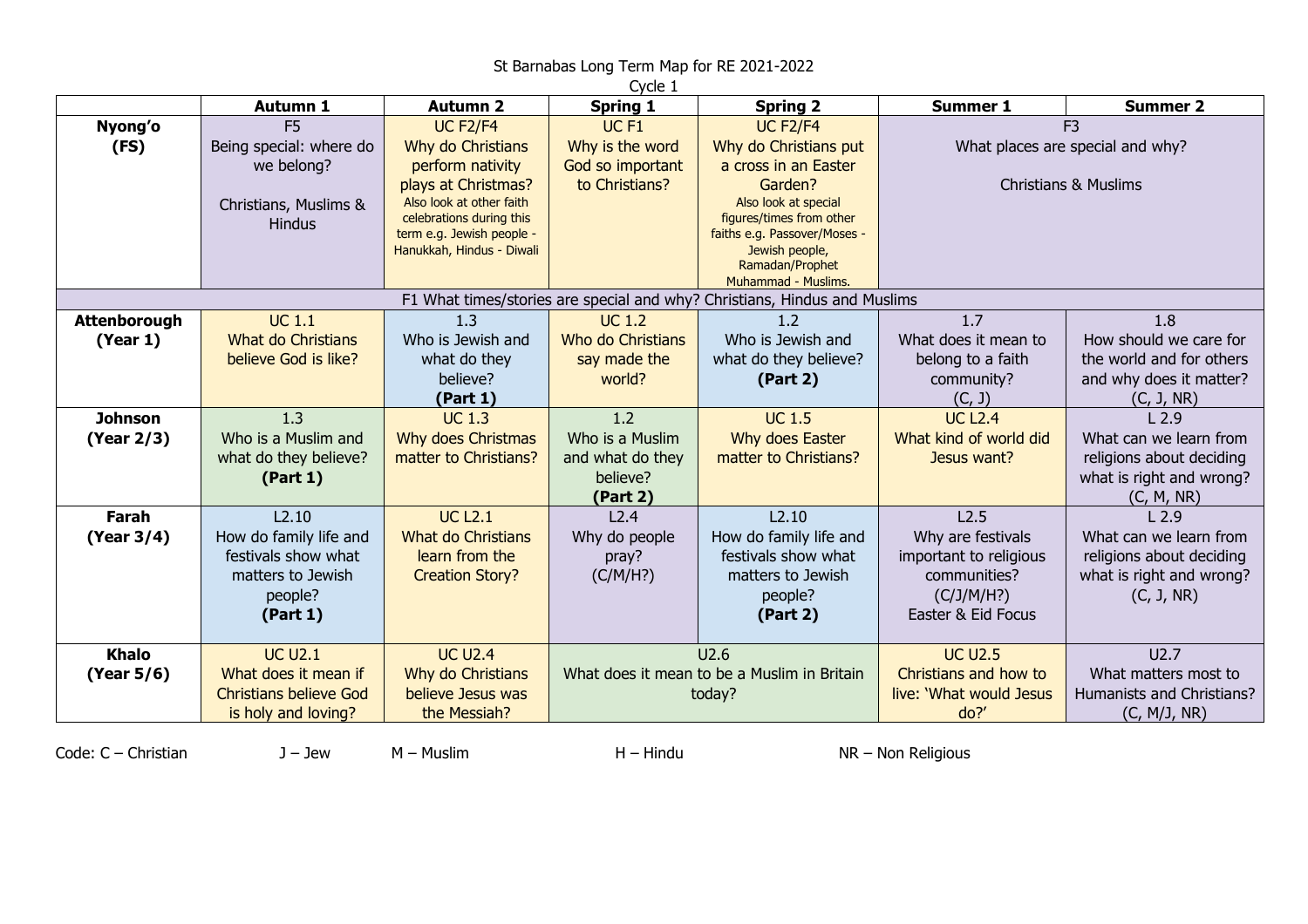| Cycle 2                                                                   |                                                                                    |                                                                                                                                                                                                                        |                                                                                  |                                                                                                                                                                                                                             |                                                                            |                                                                                                                            |  |  |  |  |
|---------------------------------------------------------------------------|------------------------------------------------------------------------------------|------------------------------------------------------------------------------------------------------------------------------------------------------------------------------------------------------------------------|----------------------------------------------------------------------------------|-----------------------------------------------------------------------------------------------------------------------------------------------------------------------------------------------------------------------------|----------------------------------------------------------------------------|----------------------------------------------------------------------------------------------------------------------------|--|--|--|--|
|                                                                           | <b>Autumn 1</b>                                                                    | <b>Autumn 2</b>                                                                                                                                                                                                        | <b>Spring 1</b>                                                                  | <b>Spring 2</b>                                                                                                                                                                                                             | <b>Summer 1</b>                                                            | <b>Summer 2</b>                                                                                                            |  |  |  |  |
| Nyong'o<br>(FS)                                                           | F5 Being special: where<br>do we belong?<br>Christians, Muslims &<br><b>Hindus</b> | <b>UC F2/F4</b><br>Why do Christians<br>perform nativity<br>plays at Christmas?<br>Also look at other faith<br>celebrations during this<br>term e.g. Jewish people -<br>Hanukkah, Hindus - Diwali                      | UC <sub>F1</sub><br>Why is the word<br>God so important to<br><b>Christians?</b> | <b>UC F2/F4</b><br>Why do Christians put<br>a cross in an Easter<br>Garden?<br>Also look at special<br>figures/times from other<br>faiths e.g. Passover/Moses -<br>Jewish people,<br>Ramadan/Prophet<br>Muhammad - Muslims. | F3 What places are special and why?<br><b>Christians &amp; Muslims</b>     |                                                                                                                            |  |  |  |  |
| F1 What times/stories are special and why? Christians, Hindus and Muslims |                                                                                    |                                                                                                                                                                                                                        |                                                                                  |                                                                                                                                                                                                                             |                                                                            |                                                                                                                            |  |  |  |  |
| Attenborough<br>(Year 1)                                                  | <b>UC 1.1</b><br><b>What do Christians</b><br>believe God is like?                 | 1.3<br>Who is Jewish and<br>what do they<br>believe?<br>(Part 1)                                                                                                                                                       | <b>UC 1.2</b><br>Who do Christians<br>say made the<br>world?                     | 1.2<br>Who is Jewish and<br>what do they believe?<br>(Part 2)                                                                                                                                                               | 1.7<br>What does it mean to<br>belong to a faith<br>community?<br>(C, J)   | 1.8<br>How should we care for<br>the world and for others<br>and why does it matter?<br>(C, J, NR)                         |  |  |  |  |
| <b>Johnson</b>                                                            | <b>UC L2.2</b>                                                                     | L2.5a                                                                                                                                                                                                                  | 1.5                                                                              | <b>UC 1.4</b>                                                                                                                                                                                                               | $\frac{1}{1.5}$                                                            | L2.6                                                                                                                       |  |  |  |  |
| (Year 2/3)                                                                | What is it like for<br>someone to follow God?                                      | How do people from<br>religious and non-<br>religious<br>communities<br>celebrate key<br>festivals? (Christmas)<br>Christians and non-<br>religious people<br>(with a probable focus on<br>another religion - Judaism) | What makes some<br>places sacred?<br>(Part 1)<br>(C,M)                           | What is the 'good<br>news' Christians<br>believe Jesus brings?                                                                                                                                                              | What makes some<br>places sacred?<br>(Part 2)<br>(C, J)                    | Why do some people<br>think that life is a journey<br>and what significant<br>experiences mark this?<br>(C, J, NR)         |  |  |  |  |
| Farah<br>(Year 3/4)                                                       | <b>UC L2.3</b><br>What is the Trinity?                                             | L2.8<br>What does it mean to be a Hindu in Britain<br>today?                                                                                                                                                           |                                                                                  | <b>UC L2.5</b><br>Why do Christians call<br>the day Jesus died<br>'Good Friday'?                                                                                                                                            | <b>UC L2.6</b><br>When Jesus left, what<br>was the impact of<br>Pentecost? | L2.6<br>Why do some people<br>think that life is a journey<br>and what significant<br>experiences mark this?<br>(C, H, NR) |  |  |  |  |
| <b>Khalo</b><br>(Year 5/6)                                                | U2.1<br>Why do some people<br>believe in God and<br>some people not?<br>(C, NR)    | <b>UC U2.2</b><br><b>Creation and</b><br>Science: conflicting<br>or complementary?                                                                                                                                     | U2.9<br>What can be done<br>to reduce racism?<br>Can religion help?<br>(C/M/NR)  | <b>UC U2.6</b><br><b>What do Christians</b><br>believe Jesus did to<br>'save' people?                                                                                                                                       | <b>UC U2.8</b><br>For Christians, what kind<br>of King is Jesus?           | U2.3<br>What do religions say to<br>people when life gets<br>hard?<br>(C, H, NR)                                           |  |  |  |  |

## St Barnabas Long Term Map for RE 2022-2023